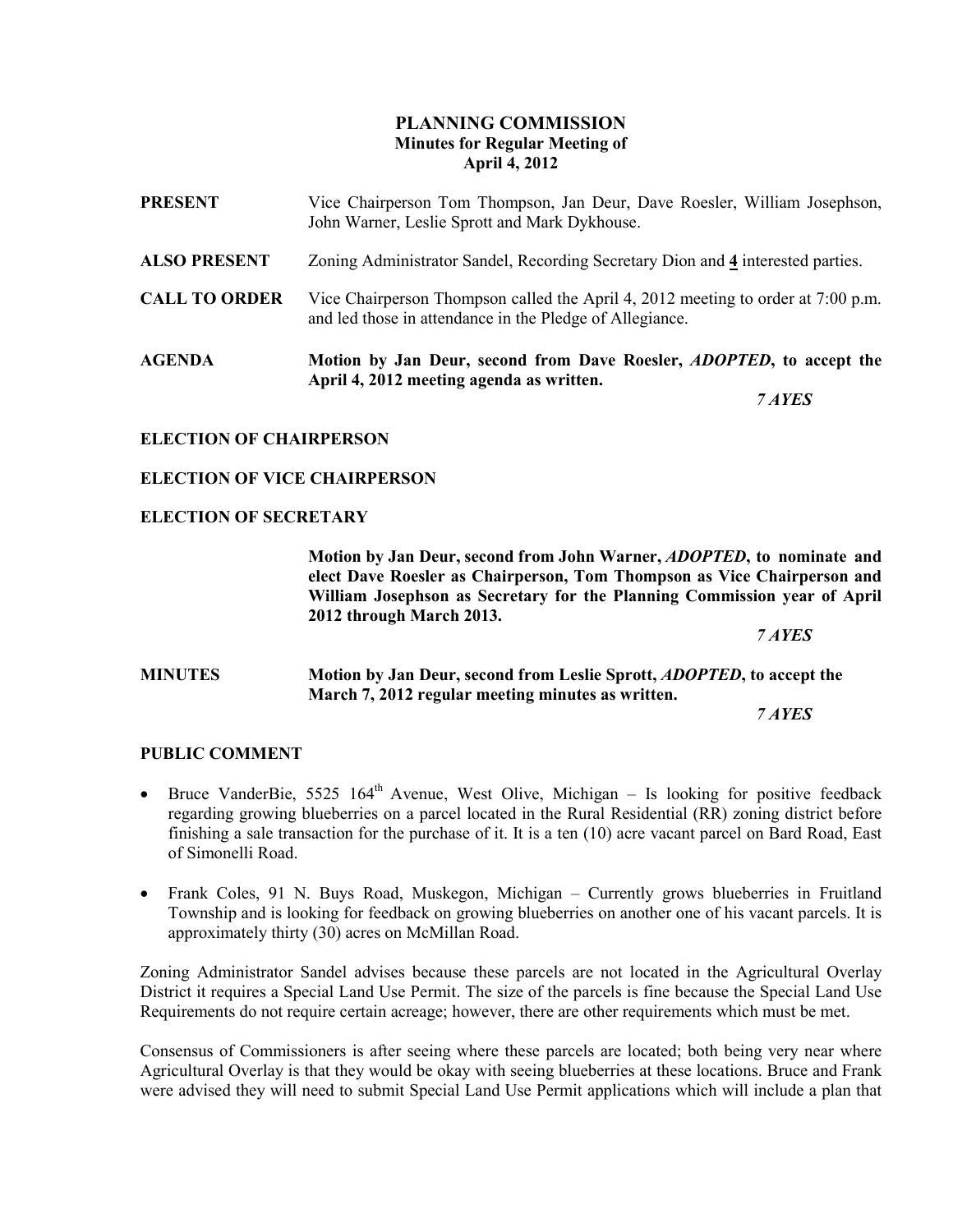addresses all requirements listed under the Special Land Use Requirements for blueberry farming. Recording Secretary Dion advises the cut off date for applications for the May meeting is April 12.

## NEW BUSINESS

1. Designation of Joint Planning Commission Alternate (JPC) – Commissioner Deur gave brief explanation that he is the representative but needs an alternate. They usually meet 6-8 times a year, and meetings are held at Laketon Township at 1:00 or 1:30 p.m. on the last Wednesday of the month. Commissioner Josephson volunteered to be the alternate.

## OLD BUSINESS

## 1. Article III, General Provisions, Section 3.17 – Excavations, Holes or Ponds (Amend)

Commissioner Thompson explained he has been working on this and had proposed some language a few months ago. Attorney Even reviewed the proposed language and approved the amendments Tom suggested but also suggested several other amendments that would clean up the existing language. Commissioner Josephson stated he is not interested in limiting the size of ponds; however, is willing to review the language Attorney Even is suggesting. Commissioner Dykhouse indicated he is willing to work with Commissioner Thompson on this. Commissioners Thompson and Dykhouse will meet, come up with proposed language to be reviewed by all when complete.

# 2. Reports from Sub-Committees

- Medical Marihuana Ordinance Commissioner Deur advised that prior Commissioner Lernowich, Dave Roesler and he were on this committee. Attorney Even does not think we should act at this time, he believes we should continue to wait for legislation. Commissioner Deur will discuss this with Attorney Even again at the next Township Board meeting and report back with his comments. Chairperson Roesler believes we will have no choice but to request the Township Board extend the existing moratorium which will expire in July. Commissioner Sprott volunteered to take the spot of Commissioner Lernowich for this sub-committee.
- Digital Signs Commissioner Thompson and Chairperson Roesler have not met yet. Commissioner Warner volunteered to be a part of this sub-committee.

## COMMISSIONERS COMMENTS

Commissioner Deur advised that the Township Board unanimously approved the Special Land Use Permit for the White Lake Golf Club contingent on the Zoning Board of Appeals decision. They also approved the language for Outdoor Furnaces (Definition and General Provisions) which became effective April 2, 2012.

Some discussion was held on if the Commissioners feel the square footage of accessory buildings allowed is appropriate. Commissioner Warner who is also Chairperson for the Zoning Board of Appeals said this issue has come up a few times recently in respect to some that have Centennial farms. The current ordinance sometimes forces an owner to take down an old barn. Chairperson Roesler asks that all Commissioners review Accessory Buildings and Uses and the Agricultural Overlay Sections of the Zoning Ordinance and be ready to discuss further at the next meeting.

## ADJOURNMENT